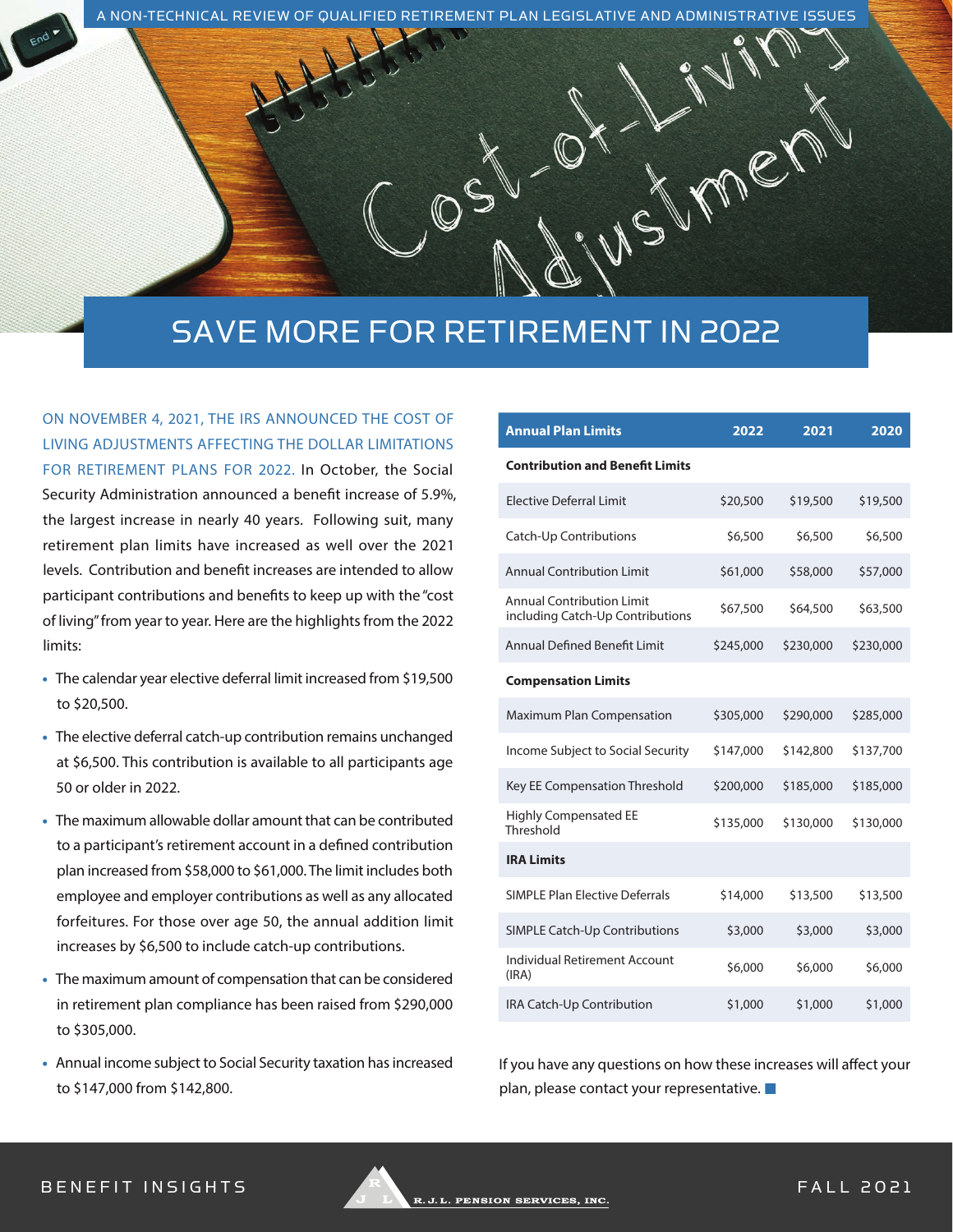**DEADLINE**<br>Extended



*DEADLINE* 

**EXTENDED** 

DEADLINE

EXTENDED

ON AUGUST 31ST, 2021, THE IRS ISSUED GUIDANCE EXTENDING TAX FILING DEADLINES FOR FORM 5500 IN AREAS DESIGNATED BY THE FEDERAL EMERGENCY MANAGEMENT AGENCY (FEMA) AS QUALIFYING FOR ASSISTANCE DUE TO HURRICANE IDA AND OTHER RECENT NATURAL DISASTERS. This extension applies not only to Form 5500 filings but also to Form 8955-SSA.

The list of FEMA-designated disaster areas due to Hurricane Ida and other natural disasters continues to grow. Plan Sponsors are eligible for this relief if their principal place of business is located in a covered disaster area. Plan Sponsors can check the updated Disaster Relief page (IRS.gov/newsroom/tax-relief-in-disastersituations) or check with your service provider to see if your plan qualifies for the extension or for updates to the list of covered areas.

### **HURRICANE IDA**

This tax relief postpones filing deadlines for Form 5500s originally due, with valid extensions, starting on or after August 26. For a calendar year plan, subject to extension, with a due date of October 15, 2021, the 5500 is now due on January 3, 2022.

Covered disaster areas due to Hurricane Ida include the states of Louisiana and Mississippi and several counties in New Jersey, New York and Pennsylvania.

#### **TROPICAL STORM FRED**

For businesses whose principal place of business is located in certain counties of North Carolina, Form 5500 filings that were originally due, with valid extensions, starting on or after August 16, are now due on December 15, 2021.

# **Upcoming Compliance Deadlines for Calendar-Year Plans**

#### **1st December 2021**

**Participant Notices –** Annual notices due for Safe Harbor elections, Qualified Default Contributions (QDIA), and Automatic Contribution Arrangements (EACA or QACA).

#### **31st**

**ADP/ACP Corrections -** Deadline for a plan to make ADP/ACP corrective distributions and/or to deposit qualified nonelective contributions (QNEC) for the previous plan year.

**Discretionary Amendments -** Deadline to adopt discretionary amendments to the plan, subject to certain exceptions (e.g., anticutbacks).

#### **31st January 2022**

**IRS Form 945 –** Deadline to file IRS Form 945 to report income tax withheld from qualified plan distributions made during the prior plan year. The deadline may be extended to February 10th if taxes were deposited on time during the prior plan year.

**IRS Form 1099-R –** Deadline to distribute Form 1099-R to participants and beneficiaries who received a distribution or a deemed distribution during prior plan year.

**IRS Form W-2 -** Deadline to distribute Form W-2, which must reflect aggregate value of employer-provided employee benefits.

The CARES Act gives the DOL the authority to delay retirement plan deadlines due to public health emergencies. The dates above are in effect as of the date of this publication.

#### **CALIFORNIA WILDFIRES**

For businesses whose principal place of business is located in certain counties of California, Form 5500 filings that were originally due, with valid extensions, starting on or after July 14 and before November 15 are now due on November 15, 2021.

### **TENNESSEE SEVERE STORMS AND FLOODING**

For businesses whose principal place of business is located in certain counties of Tennessee, Form 5500 filings that were originally due, with valid extensions, starting on or after August 21 and before January 3, 2022, are now due on January 3, 2022.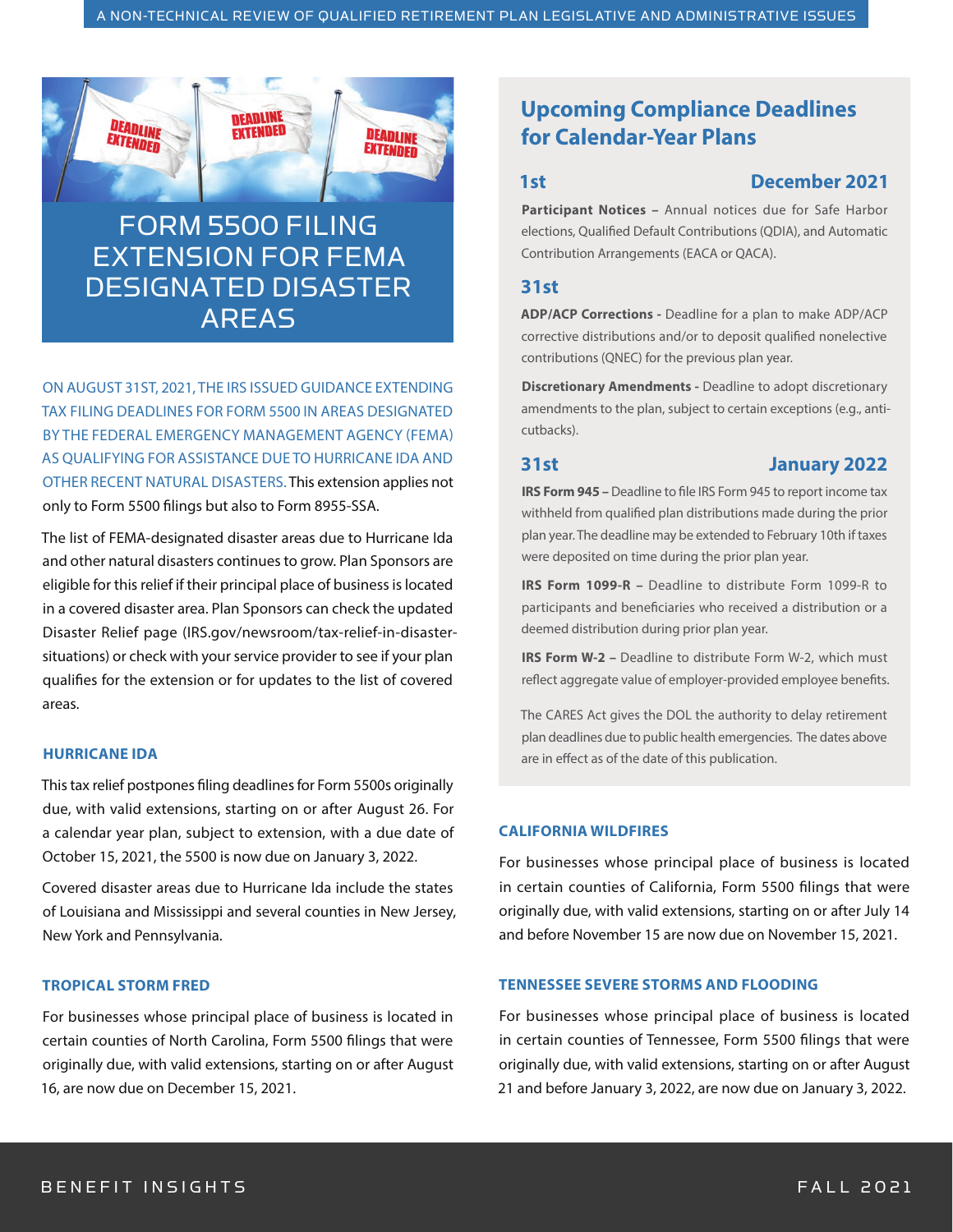These disaster extensions are automatic if the plan qualifies for the extension. Both Form 5500 and Form 8955-SSA have a section to be completed by the Plan Administrator to designate the applicable disaster giving rise to the extension. **■**



PARTICIPANT DISTRIBUTION FRAUD IN THE "NEW NORMAL"

## THE CORONAVIRUS PANDEMIC, WITHOUT A DOUBT, HAS CHANGED THE WAY WE DO BUSINESS. IT HAS ALSO CREATED SOME UNANTICIPATED VULNERABILITIES. For instance, since

the start of the "new normal," there has been an increase of cyberattacks on retirement plans and participant accounts through unauthorized distributions. How did this happen? In March of 2020, Congress passed the CARES Act legislation that increased access to retirement funds for those affected by the COVID-19 pandemic. At the same time, many employees started to work from home, many on personal devices and in unsecure environments. The heightened level of plan distributions together with the security risks associated with electronic communications and working remotely, may have created the perfect storm for exposure of participants' confidential and personal data to cybercriminals. Why would these sophisticated criminals target retirement plans? To quote the famous bank robber, Willie Sutton, when asked why he robbed banks, *"because that's where the money is."* With \$6.7 trillion of total assets in 401(k) plans, it seems that Willie would agree that it's where the money is.

Participant distributions have become a particular focus for fraudsters. Retirement accounts typically have higher balances than checking or savings accounts and they also tend to be less monitored by the participant. Participants are typically encouraged NOT to change their investment selections too

frequently, so many only view their statements on a quarterly basis. Though cases of distribution fraud were detected by the FBI as early as 2017, the instances of attacks against retirement accounts have skyrocketed during the pandemic. Additionally, retirement plans tend to have many service providers, like TPAs, recordkeepers, and financial advisors. Some even contract with an outside trustee or trust company to facilitate participant distributions. So, in the unfortunate case that a data breach or fraudulent distribution occurs, who is the responsible party? The answer is not as clear as one might think given that ERISA, the main body of law governing retirement plans, was passed into law in 1976, long before the use of the internet or electronic processing. So, with so many parties involved, the courts have many times indicated shared liability between the plan sponsor and other service providers.

# **HOW CAN THE CHANCE OF CYBERATTACKS BE MITIGATED?** MONITOR THE PLAN'S SERVICE PROVIDERS

Some plan sponsors believe that the hiring of external experts like trust companies and other fiduciaries will protect them in the case of fraud. Under ERISA, the employer/plan sponsor has the fiduciary duty to not only protect participant data but to also select and monitor plan service providers. Service providers, like recordkeepers and trust companies, say they are constantly upgrading their cybersecurity systems, but plan sponsors should be asking questions about their cyber policies as well as improvements to their systems. Mid Atlantic Trust Company, which provides trust and custody services to over 125,000 retirement plans, has taken steps to guard against distribution fraud in its paying agent services, a solution that can be used by recordkeepers, TPAs or even directly by the plan sponsor to process participant distributions. Michele Coletti, who serves as Mid Atlantic's Chief Operating Officer, states that when processing distributions, *"Mid Atlantic includes several layers of review at preset release levels determined by the clients, as well as confirming distributions against an industry-leading fraud prevention service."* Additionally, Mid Atlantic looks for distribution red flags in its processes, such as transfers to newly opened bank accounts or funds being transferred to accounts where the registrations don't match.